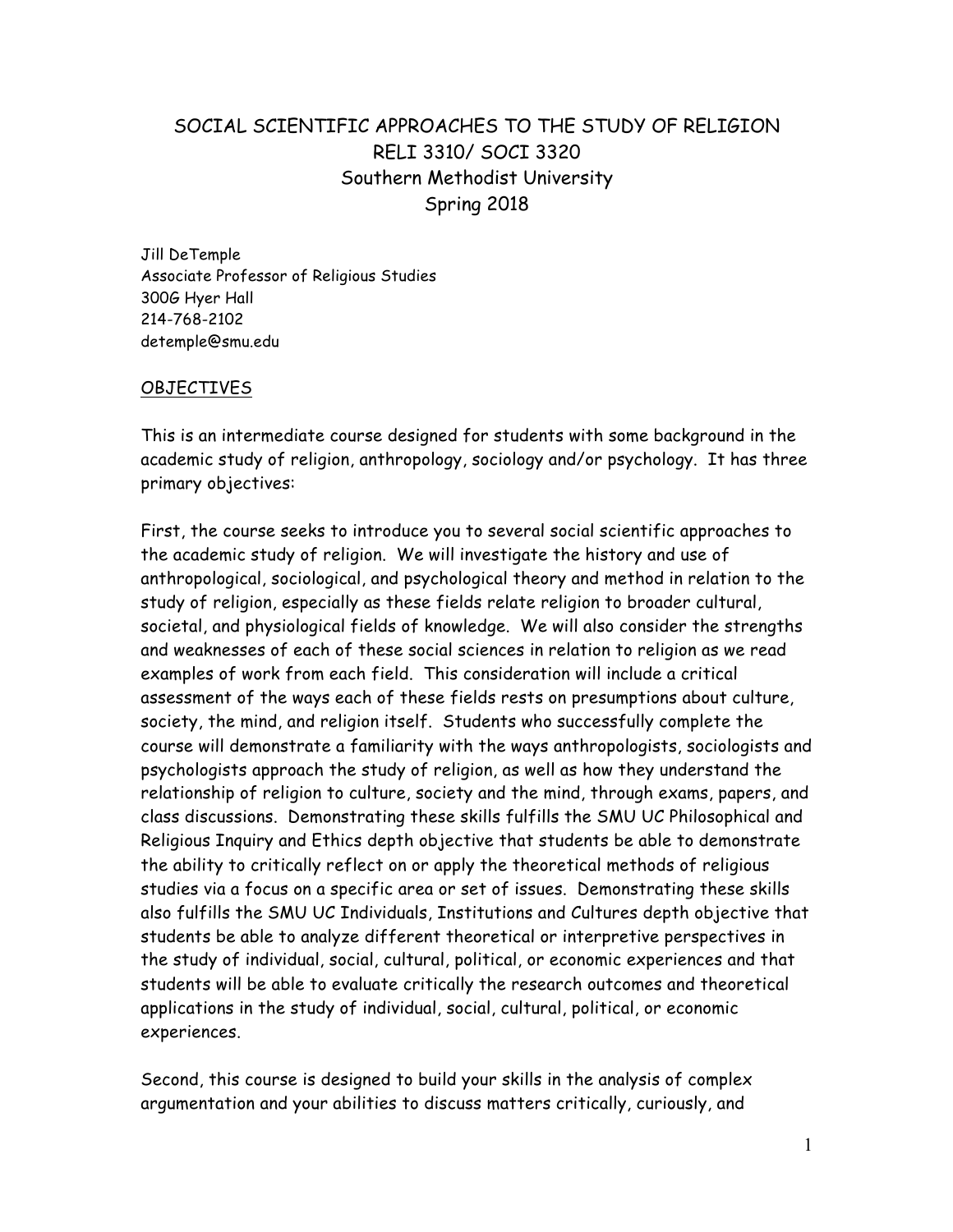civically. We will work to develop your proficiency in the analysis of texts, and your skills in speaking, writing and engaged listening. You will also gain experience in anthropological, sociological and psychological project design and implementation. Students who successfully complete the course will demonstrate the ability to understand oral and written arguments through exams and papers. Exhibiting these skills fulfills the religious studies department's objective that students will demonstrate strong writing and analytical skills.

Third, this course will interrogate the claims made by the social sciences about religion, especially in regard to representation. Questions we will ask include: Can an ethnographer accurately represent the religious experience of another person or culture? Is claiming a biological basis for religion too reductionist? Can statistics tell us something accurate about faith? Is science itself a form of religion or culture? Students who successfully complete the course will demonstrate an ability to analyze academic discourse in the context of culture through papers, exams and discussions.

Finally, students who successfully complete this course will:

-demonstrate strong writing and analytical skills through written assignments.

-demonstrate basic facility with anthropology, sociology and psychology as methods of inquiry about religious beliefs and practices through papers and exams. .

- develop a basic familiarity with important topics in the history of the social scientific study of religion, including a familiarity with the major positions and their supporting arguments.

- develop techniques of formal reasoning

## PROCEDURE

The course is scheduled to meet Tuesdays and Thursdays from 12:30 -1:50 in Hyer 107. The course will combine presentations from Dr. DeTemple with class discussions.

In addition, Dr. DeTemple will be available for conference and consultations outside of class. Dr. DeTemple will hold office/discussion hours on Wednesdays from 1:30- 2:30 at Starbucks in Fondren Library and is also available by appointment.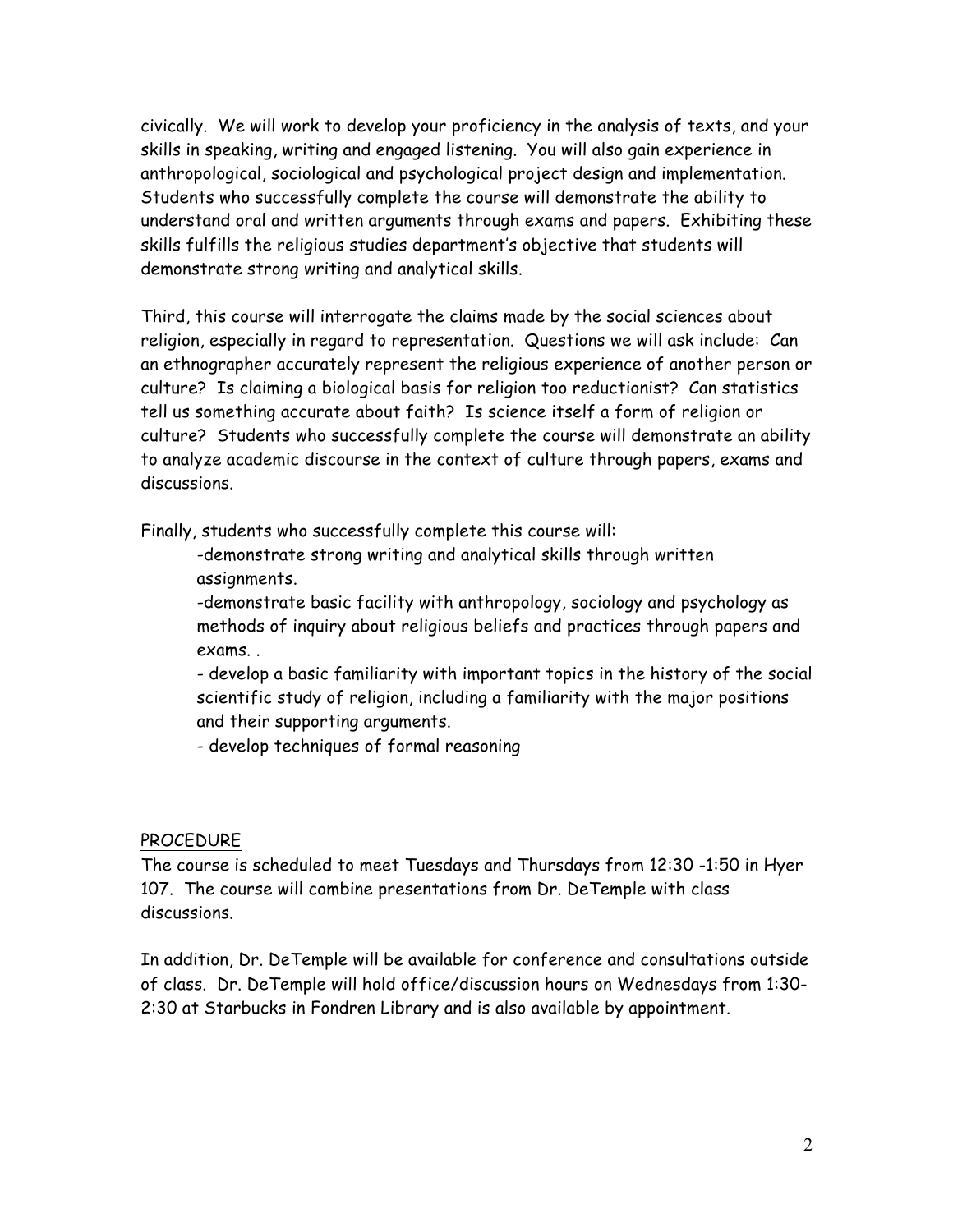## GRADING

**Class Participation………………………………………………………………………………….20%** Attendance, participation in class discussions, daily reading and critical reflection are essential components of this course, and will count for 20% of your final grade. All of the assigned readings are to be completed on schedule. Because of the nature of the readings, each day's reading assignment is relatively brief, but it is absolutely essential that you come to class with the reading complete and prepared to engage actively in class discussion (9% of your final grade).

As a component of the classroom participation requirement for this course, all students are required to submit to the weekly discussion section on Canvas. An assignment sheet explaining this requirement is attached to the syllabus (9% of your final grade). In addition, all students will complete the Viewpoint Diversity app available to them on Canvas by February 1 (2% of your final grade).

## **Mid-Term Exam…………………………………………………………………………………..25%**

This will be given in-class, and will cover terminology and concepts from readings and discussions in the first half of the course.

**Field Papers ……………………………………………………………….………(3 X 10%) 30%**  For each major division of the class, students will write a 3-5 page "field paper." Each of these field papers will be based on data collected outside of the classroom using social science techniques.

**Final Exam……………………………………………………………………………………………..25%** This will be given in-class on the scheduled final day, and will cover terminology and concepts from the second half of the course.

**Please keep in mind that you as a student, and I as your instructor, are bound by the SMU Honor Code. Always cite your sources in papers (even drafts!), and be sure that work on quizzes, exams, presentations, and other class work is your own, without unauthorized assistance. If I suspect that you have plagiarized or received unauthorized assistance on a paper, project, or other work, I must give you the choice of appearing before SMU's Judicial Board, or accepting a Faculty Disposition, usually failure in the class.**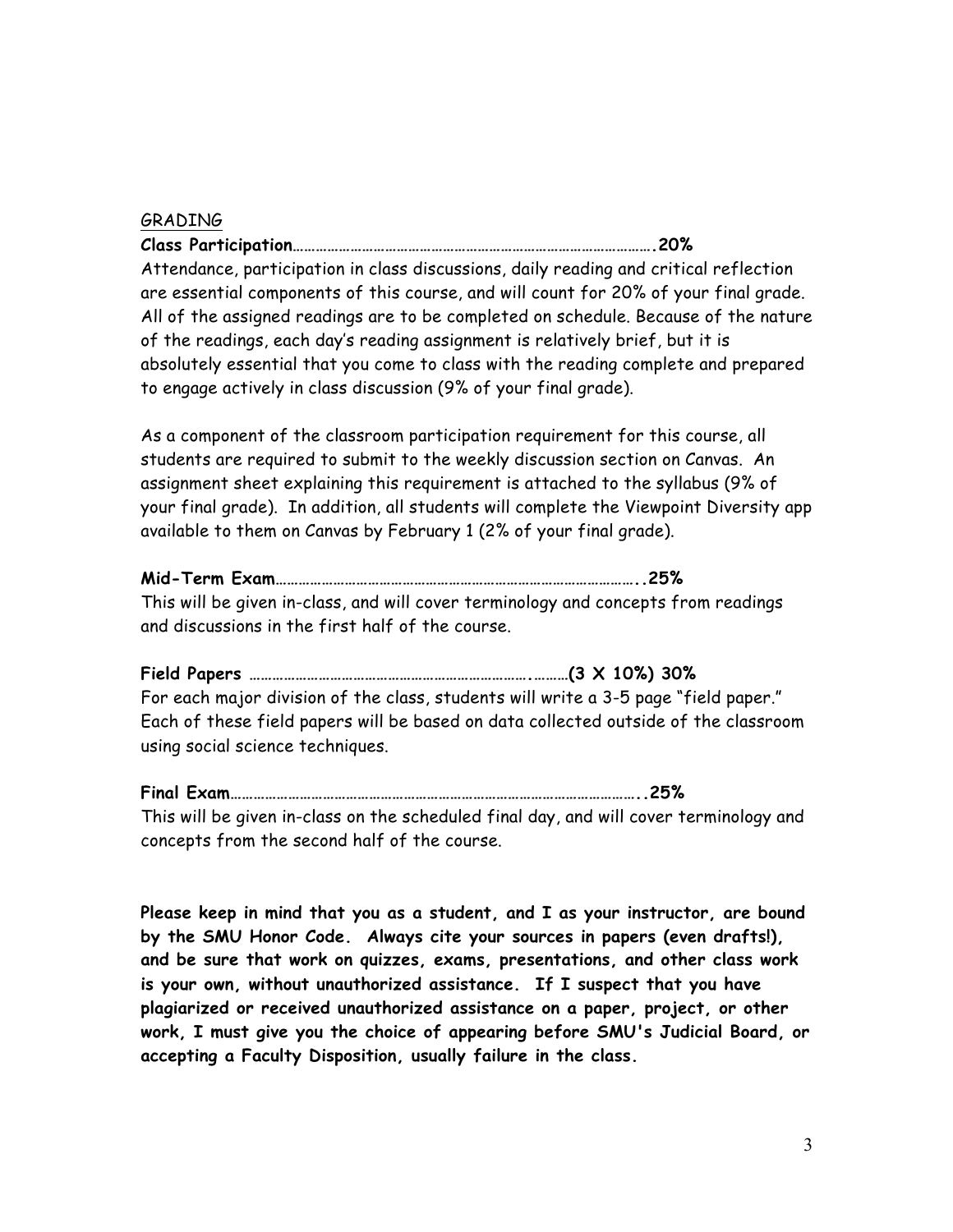## REQUIRED TEXTS:

Elizabeth Drescher. Choosing our Religion: The Spiritual Lives of America's Nones (New York: Oxford University Press, 2016).

Su'ad Khabeer. Muslim Cool: Race, Religion, and Hip Hop in the United States (New York: New York University Press, 2016).

Daniel Pals. Introducing Religion: Readings from the ClassicTheorists (New York: Oxford UP, 2009).

D. Jason Slone. Theological Incorrectness (New York: Oxford University Press, 2004).

**Additional readings** are available on Canvas https://www.smu.edu/OIT/Services/Canvas

Your user ID and your password are your SMU ID number and your usual SMU password. If you can't get into Canvas, let Dr. DeTemple know immediately.

#### COURSE SCHEDULE:

Unit One - Introductions: Religion and Social Science as Constructions of Reality

**January 23 – Introductions and Orientation**

**January 25 - Constructing Reality**  Thomas Tweed "Itineraries: Locating Theories and Theorists" from Crossing and Dwelling: A Theory of Religion (Canvas)

**January 30 – Is Religious Studies a (Social) Science?** Sam Gill, "The Academic Study of Religion" (Canvas) JZ Smith, "Religion and Religious Studies: No Difference at All" (Canvas) **February 1 – Defining Others Scientifically: origins of religion** Pals, Introducing Religion, 1-24,37-58; **\*Complete Viewpoint Diversity app (Canvas)**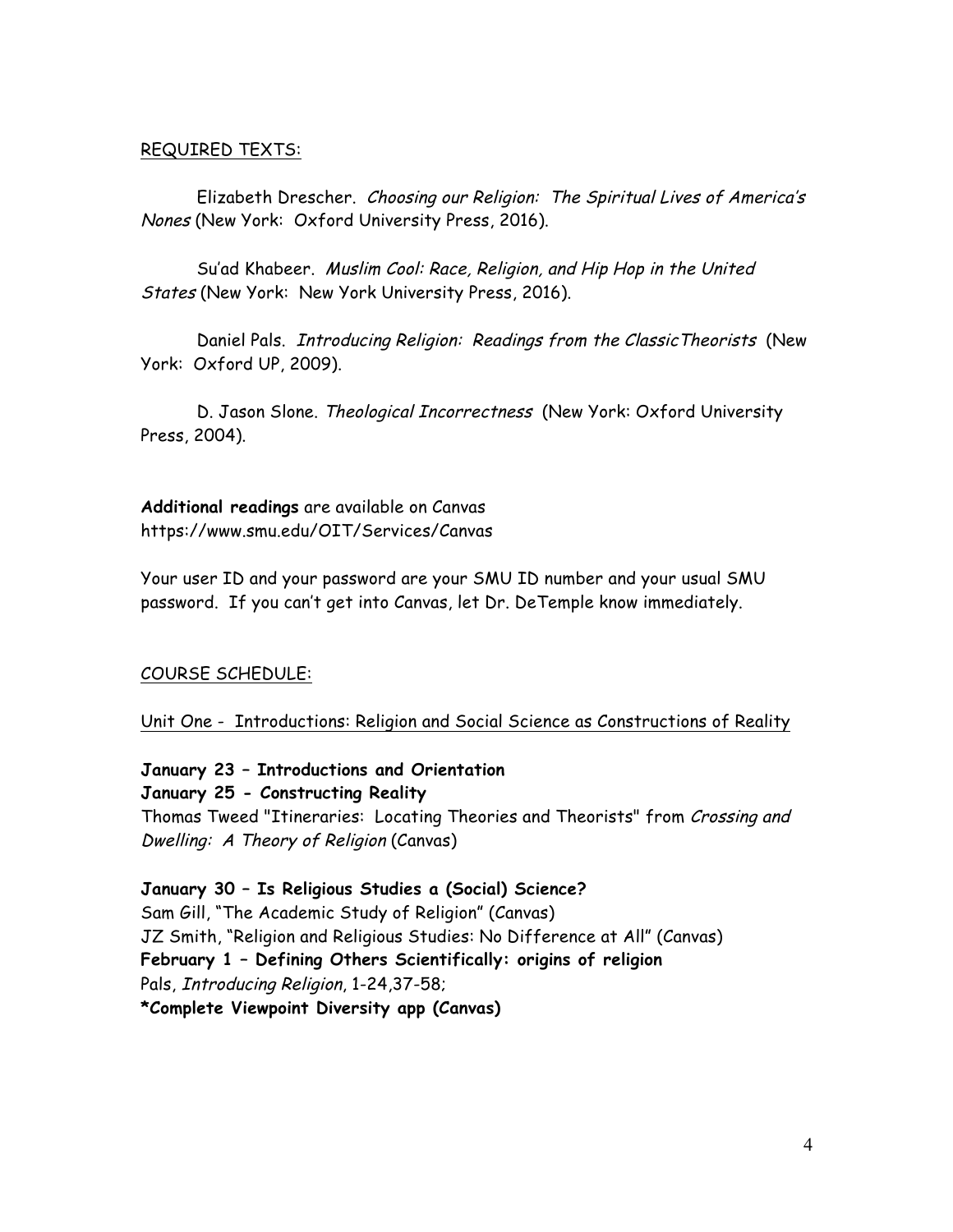**February 6 – Origins, cont.** Lévy-Bruhl "How Natives Think"; JZ Smith "I am a Parrot Red" (Canvas) *Dialogue in Class - Polygamy* **February 8- A Question of Method: Phenomenology/History of Religions**  Pals, 205-222; 271-286; Wendy Doniger, "Post-modern and –colonial – structural Comparisons" (Canvas)

Unit Two – Religion and Society: Sociology

**February 13 – Foundations: Durkheim** Pals, 99-116. **February 15 – Weber**  Pals, 237-266.

**February 20 – Quantifying the Spiritual** Elizabeth Drescher, Choosing our Religion, 1-88. **February 22- Finding the Religious in Institutions: Marx and Baseball** Pals, 143-148; Christopher Evans "Baseball as Civil Religion: The Genesis of an American Creation Story" (Canvas) **Field Paper Assigned in class**

**February 27 – Beyond Religious Institutions** Drescher, 89-156 **March 1- Examining Personal Practice**  Drescher, 157-181 *Dialogue in Class – Prayer in Public School* **\*Sociology Field Paper Due**

**March 6– Negotiations and Love Songs: Charity, Children, and Religious Affiliation** Drescher, 182-252 **March 8 – Midterm Exam in class**

**Spring Break**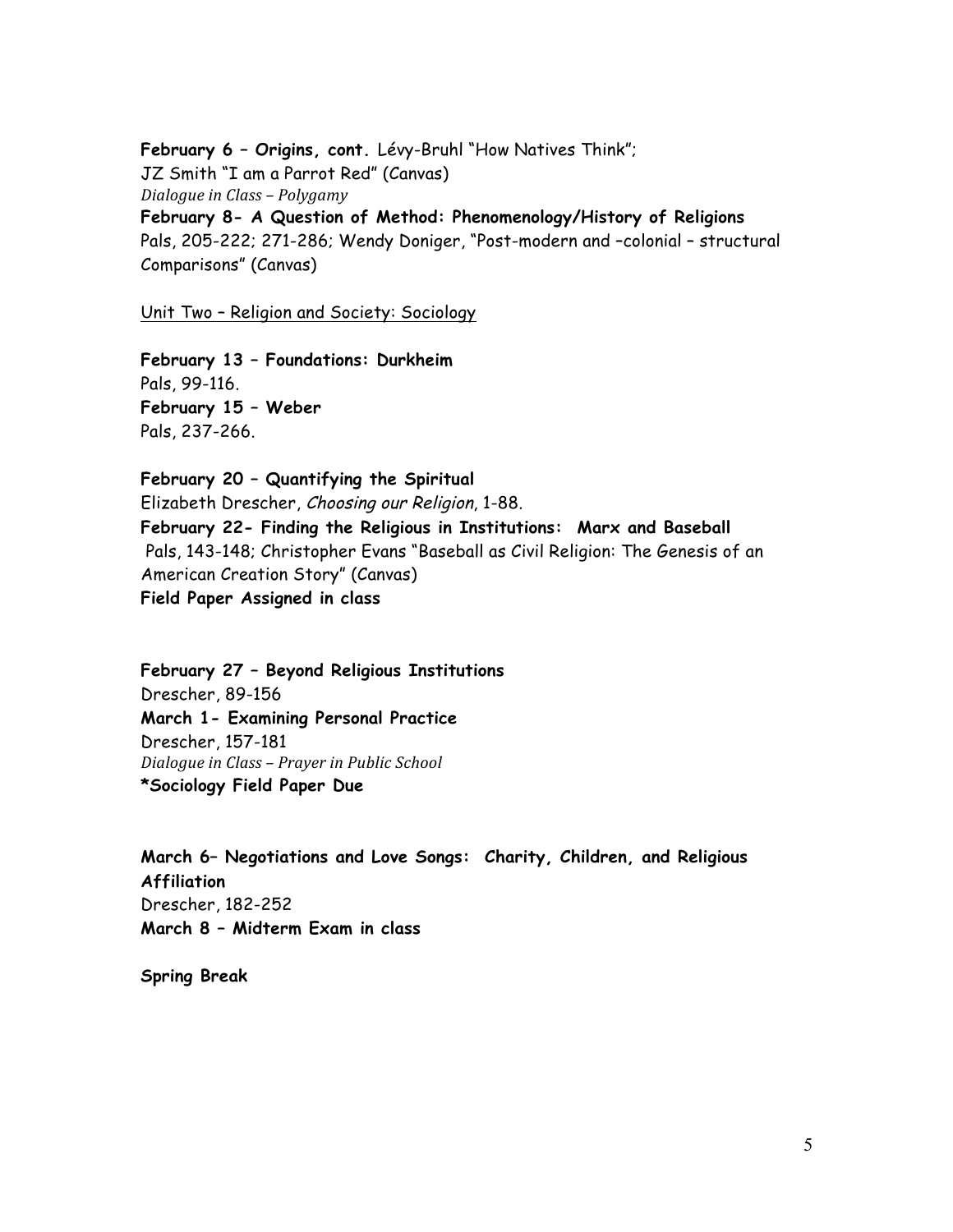## Unit Three - Religion and Culture: Anthropology

## **March 20– Introductions: Thinking of Culture and Religion as Functional Structure**

A.R. Radcliffe-Brown, selections from Structure and Function in Primitive Society ; Victor Turner "The Ritual Process" (Canvas) **March 22– Reading Culture, Reading Religion**  Pals, 347-372.

**\*Field Paper Assigned in Class**

**March 27 – Locating Culture, Finding Religion** Su'ad Khabeer, Muslim Cool, 1-77. **March 29 – Writing/Singing/Rapping Culture** Khabeer, 78-138. *Dialogue in Class – Race on campus* 

**April 3- Representing Culture: in the Museum** Khabeer, 139-177. Field Trip to Museum **April 5– Crossing Boundaries: Ethnographer as Performer** Khabeer, 178-232. **\*Anthropology Field Paper Due** 

**April 10 – Conclusions, Ethnographers as Tourists/Tourists as Ethnographers**  Film (in class) Cannibal Tours

Unit Four - Religion and the Mind: Psychology

**April 12 – Introductions: Nature vs Culture** Pals, 71-98. *Dialogue in Class – Homosexuality and Abrahamic Traditions* 

**April 17 – Archetypes** Carl Jung – Selections from Psychology and Religion: East and West (Canvas) **April 19– Stages and Experience: Erikson and James** Pals, 171-204; Erik Erikson, selections from Young Man Luther (Canvas)

**April 24– Violence, Mimesis and the Religious Mind** Rene Girard, selections from Violence and the Sacred (Canvas) **Psychology field paper assigned April 26 – It's All in Your Mind**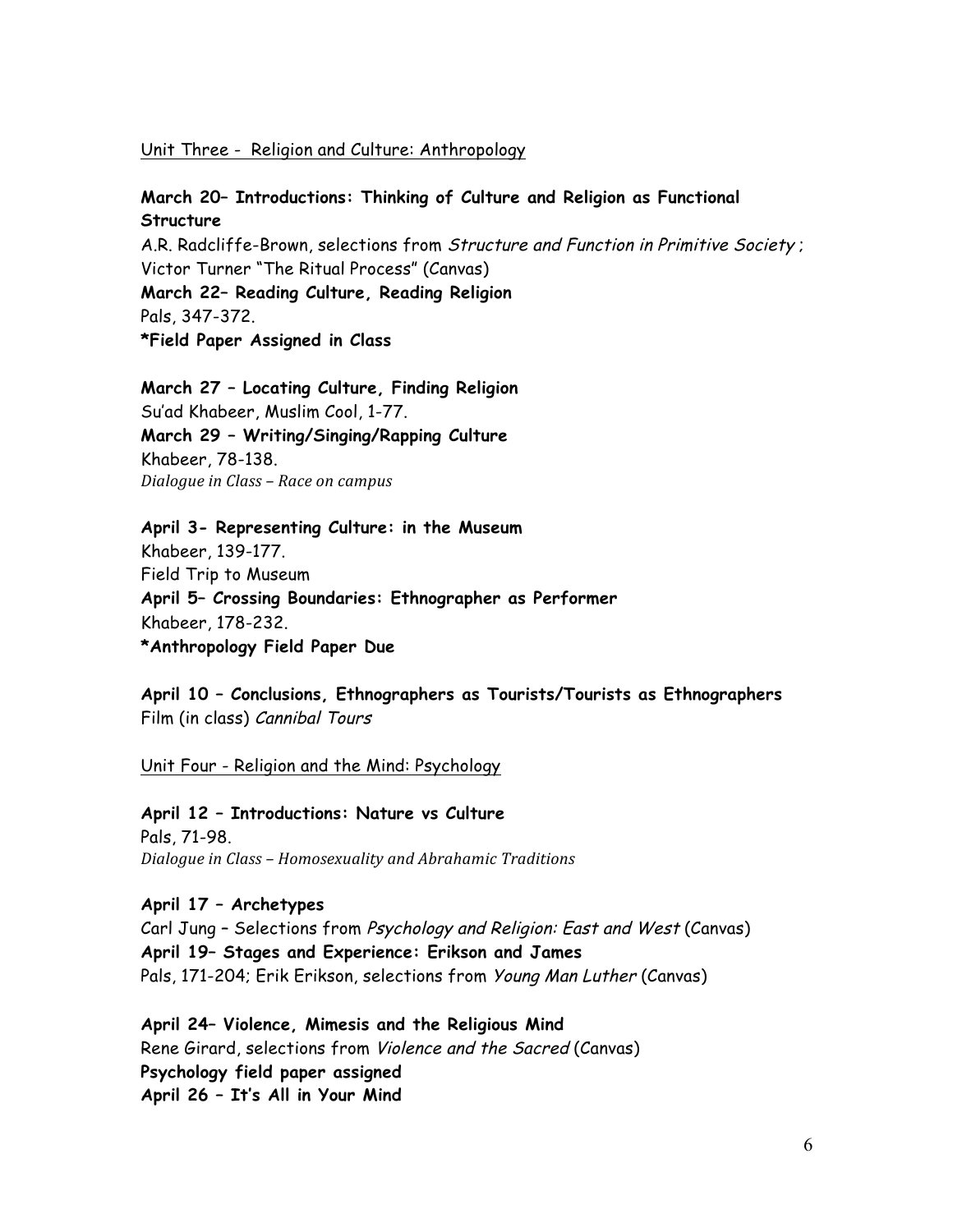Jason Slone Theological Incorrectness 3-67

**May 1– It's All in Your Mind, cont. Conclusions** Theological Incorrectness 68 - 126 **\*Psychology Field Paper Due May 3 – Last Things**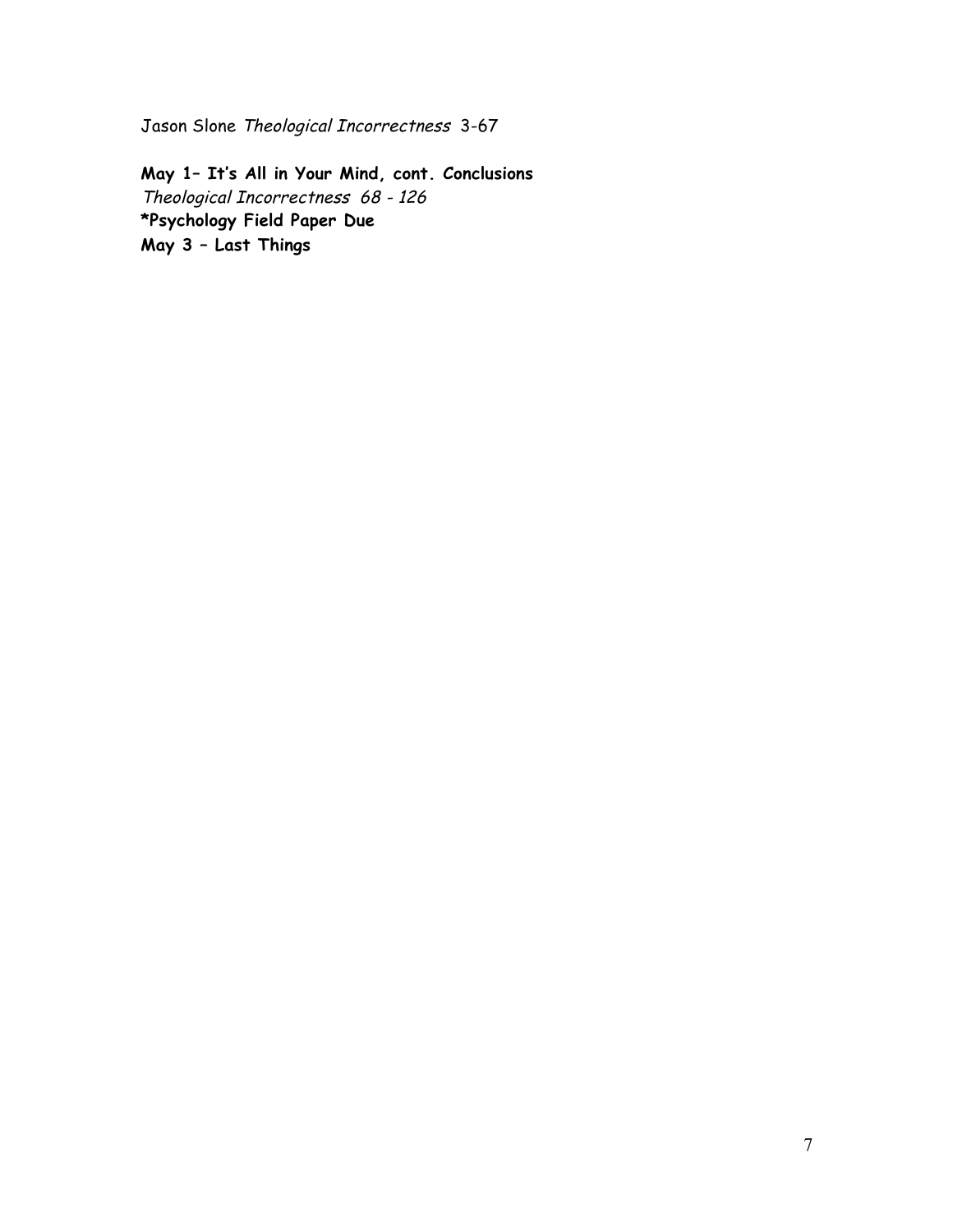# DISUCUSSION POST GUIDELINES Social Scientific Approaches to the Study of Religion Spring 2018

As a component of the classroom participation requirement, all students are required to submit a weekly entry on the Discussion Board portion of our Canvas site. While I expect you to post weekly (between the end of class Thursday and the beginning of class the following Thursday) I will drop the lowest two grades, and do not expect you to post until the end of the first week of class (beginning after class Thursday, January 25th).

Each entry should be about 300-500 words in length, and should deal directly with issues raised by the course, either in the readings or classroom discussions. Your writing should be well organized, have a clear topic, and use evidence from the reading or discussion to support your opinions about the topic you choose. Rather than simply summarizing the readings or discussions, good entries will engage the materials, asking new questions or making connections between readings and/or ideas (this is the heart of critical reflection as a practice). Your writing will be available for your peers in the class to see, and you are welcome and encouraged to comment on what they say.

All discussion entries will be graded as superior (4 points), entirely satisfactory (3 points), adequate (1 or 2 points), or unsatisfactory (no credit). You can see your grade in the online grade book section of the Canvas site.

This is not meant to torture you, but is designed to give you a forum for working out your own thoughts on the materials as you come into contact with them. It is also intended to give you a place to practice thinking and writing about the issues the course raises before coming to class discussions or writing exams.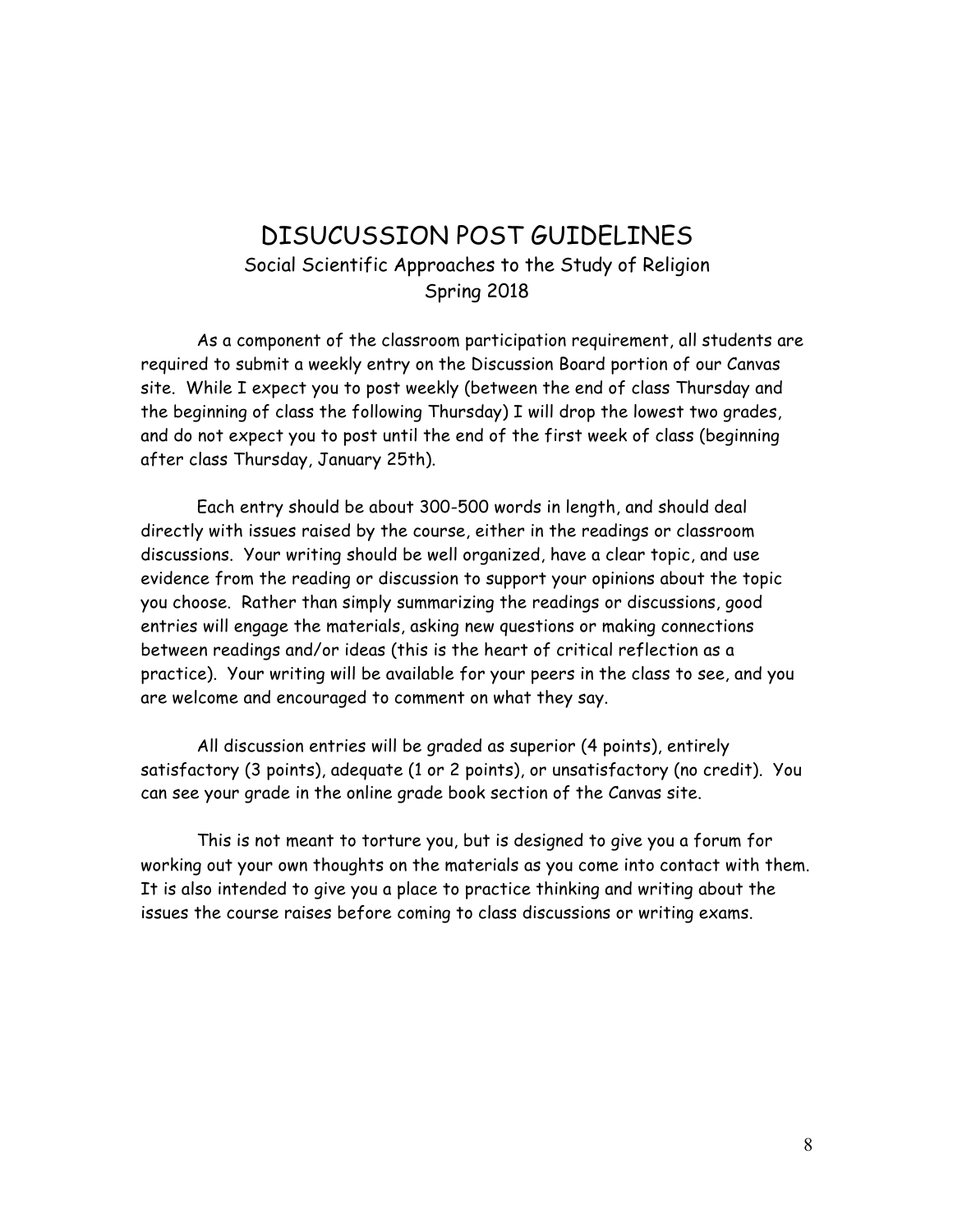# **How to Read Theory**

**(based in part on information from http://www.wam.umd.edu/~jklumpp/comm652)**

## The Theory on Reading Theory:

## 1. Read theory in 2 different modes

**Read theoretical systems**. Theories assume a perspective and elaborate that perspective. Try to understand that perspective comprehensively. Think of theory as a system that allows you to see things a certain way once you understand it enough to use it as a kind of intellectual platform. Try to see and describe the world the way the theoretical system does.

**Read lines of inquiry**. [Good] Theoretical work proceeds one problem at a time. Theorists consider problems they see in their theory and work to address those problems. Learn to follow this work. Learn to see the reason why the problem is significant, and to understand what happens when the problem is successfully addressed.

#### 2. Techniques when reading theory

#### **Get beneath the reading to see:**

**the mind that generates it**. Theory is written by an author. Often this author is writing because she or he is angry about something. Try to understand what the author is angry/concerned about, and the strategies that the author is using to construct the theory.

**the action performed with it.** Theories allow us to do things. Try to understand what the power of a theory is. Also try to see the limits of that power, the things we cannot do with a theory.

#### **Read abstractly and concretely simultaneously**

**You must read abstractly.** Theory involves concepts that must be related to each other. You must be able to work with concepts as abstract.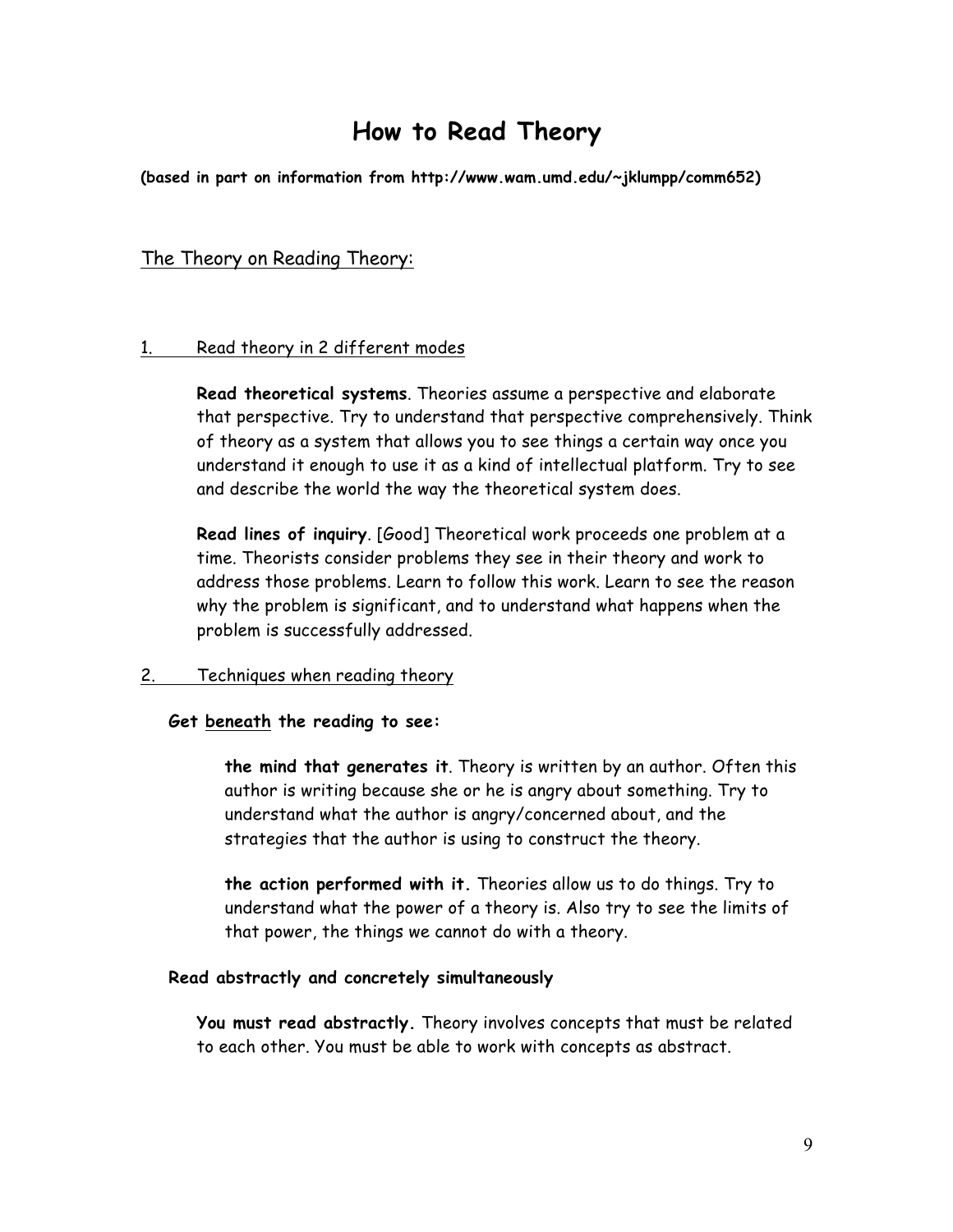**But make your reading empirical, too.** Keep working your abstract understanding against the events of the world around you.

## 3. Make notes of the building blocks of theory

- **Vocabulary**. What are the key terms? The key concepts?
- **How are the concepts related to each other?** How does the theory construct accounts of the things it uses as examples?
- **To what does the theory attend?** All theories emphasize some things and ignore other things. What are those choices?
- **What does the theory do?** All theories have problems they seek to solve or powers that they permit us to exercise. What are these?
- **What are the key strategies the author uses to bring the theory to life?** How does he or she perceive the world in terms of the theory? How does she or he write about the world using the theory?

Other Practical Advice:

## **Orient yourself:**

Read the introductory paragraph, the section headings, and then the last four sentences. This should give you an overview of the argument, or at least some key words the author uses to make his or her argument. If you know what's important, you know what to look for later.

#### **Go back and fill in the blanks:**

Figure out what problem each section addresses (probably related to the section heading) and how this relates to the conclusion.

#### **Don't let the big words get you down.**

Theorists love to use gigantic words to convey their thoughts. Sometimes, you can read around them. Other times, you'll need to look them up. Often you can correctly guess the meaning of the word from its context.